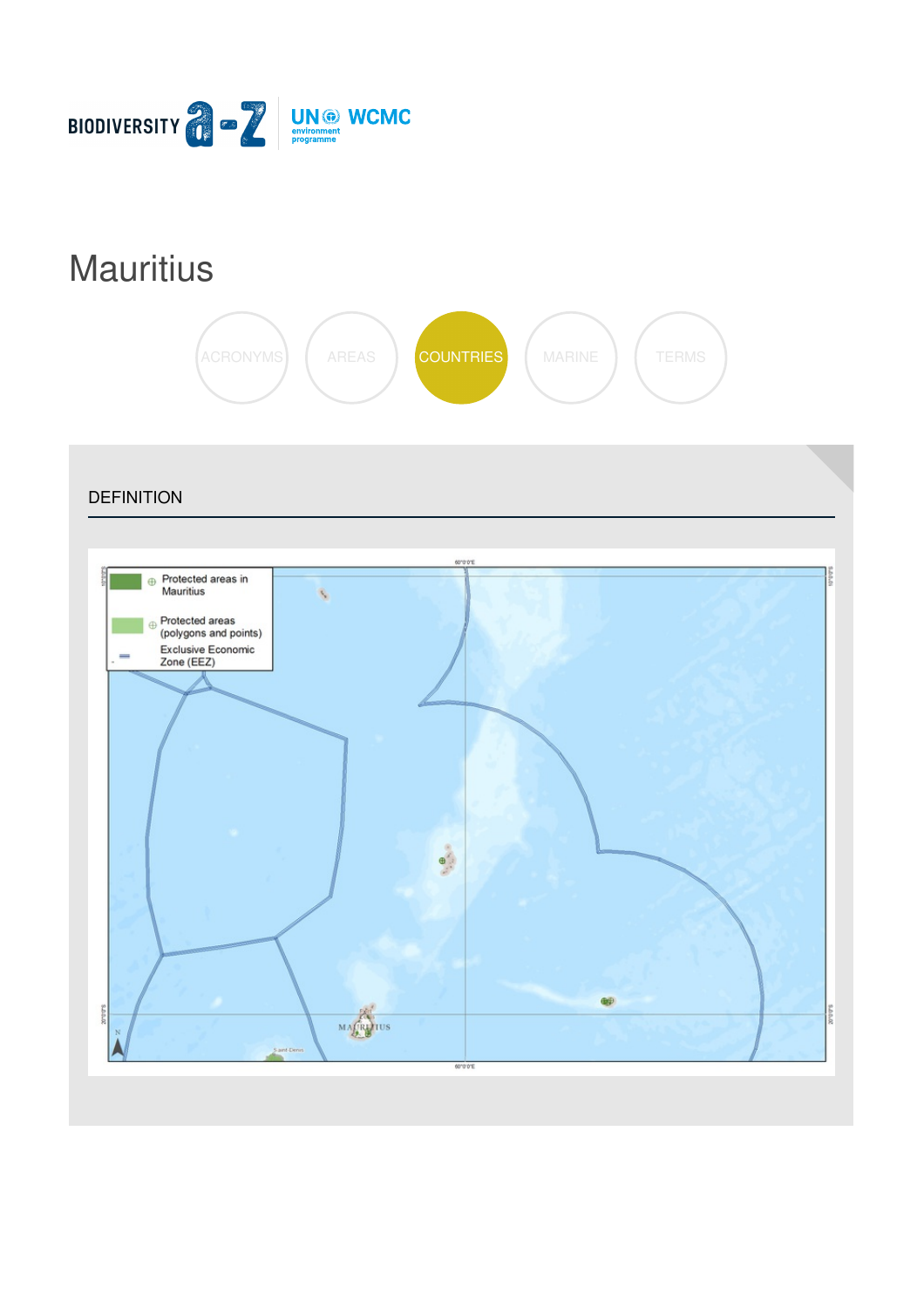### [PROTECTED](javascript:void(0)) AREAS

| Protected areas designated under international conventions and agreements |   |  |
|---------------------------------------------------------------------------|---|--|
| <b>World Heritage sites</b>                                               | ✔ |  |
| <b>Natural</b>                                                            |   |  |
| Cultural                                                                  |   |  |
| <b>Mixed</b>                                                              |   |  |
| Ramsar sites (Wetlands of International Importance)                       | ✔ |  |
| Man and the Biosphere Reserves                                            | ✔ |  |
| <b>National-level protected areas</b>                                     |   |  |
| <b>IUCN Protected Area Management Categories</b>                          | ✔ |  |
| $l$ a                                                                     |   |  |
| $\underline{\mathsf{lb}}$                                                 |   |  |
| Щ                                                                         | ✔ |  |
| Ш                                                                         |   |  |
| <u>IV</u>                                                                 | ✔ |  |
| $\underline{\mathsf{V}}$                                                  |   |  |
| $\underline{\mathsf{V}}$                                                  |   |  |
| Not Assigned or Not Reported                                              |   |  |

#### BIODIVERSITY [DESIGNATIONS](javascript:void(0))

Biodiversity designations represent the sites or regions that have been identified as important for biodiversity conservation due to their biological uniqueness or the high threat that they face. A plethora of different approaches have been promoted by conservation organisations and researchers in order to guide decisions about where to invest in biodiversity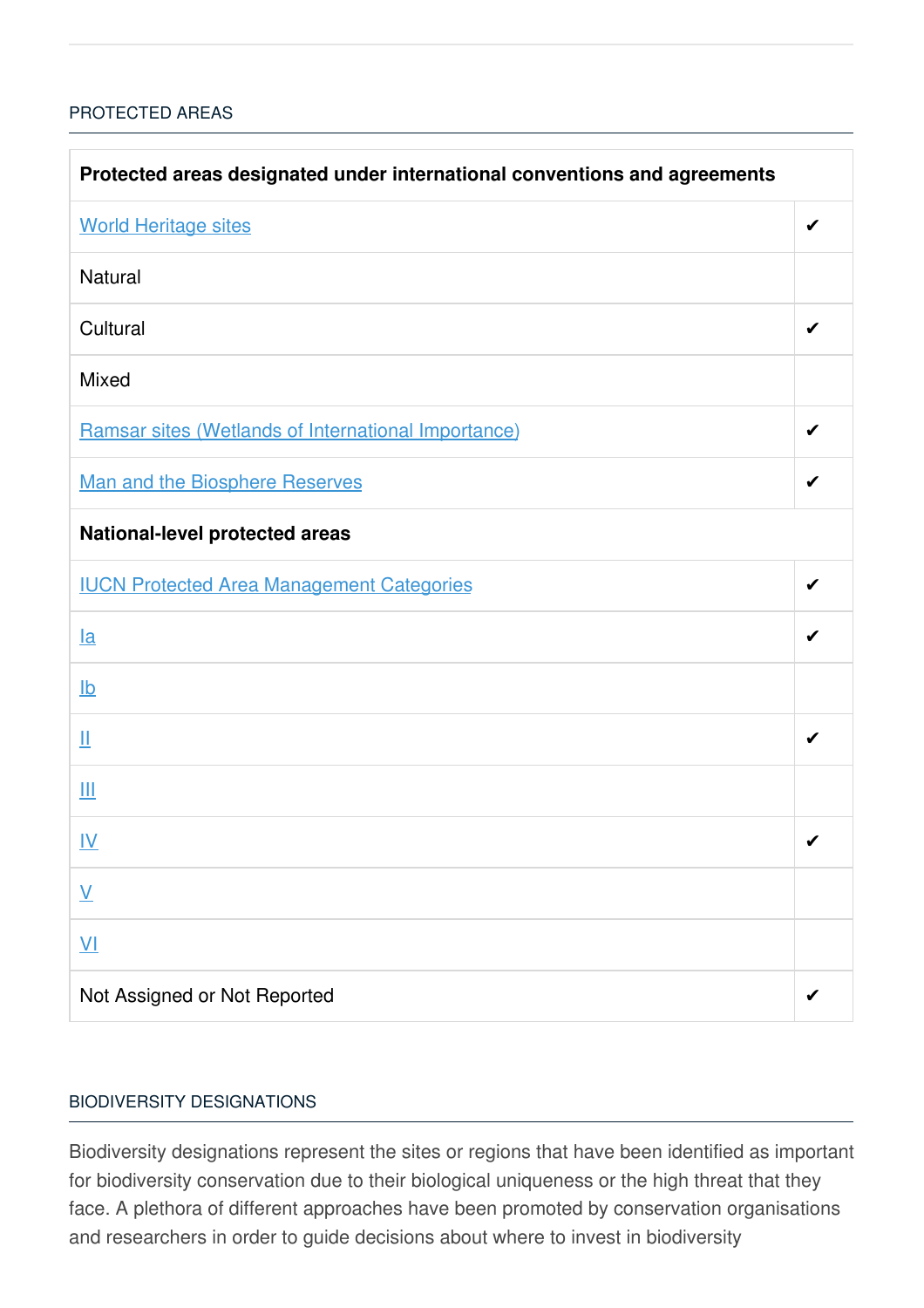conservation. These approaches use globally consistent criteria and available data in order to identify and classify sites. The designations themselves do not confer protected area status, but many of the sites identified may partly or fully overlap with a protected area designation on-ground.

| <b>Key Biodiversity Areas</b>             | ✔ |
|-------------------------------------------|---|
| <b>Alliance for Zero Extinction Sites</b> | ✔ |
| <b>Crisis Ecoregions</b>                  |   |
| <b>Centres of Plant Diversity</b>         | ✔ |
| <b>Endemic Bird Areas</b>                 | ✔ |
| <b>Global 200 Ecoregions</b>              |   |
| <b>High Biodiversity Wilderness Areas</b> |   |
| <b>Intact Forest Landscapes</b>           |   |
| <b>Last of the Wild</b>                   | ✔ |

## [CONVENTIONS](javascript:void(0)) AND TREATIES

Important conventions and multi-lateral agreements that relate to biodiversity and the environment.

| <b>Convention on Biological Diversity (CBD)</b>                                                   | <b>Ratification</b>         |
|---------------------------------------------------------------------------------------------------|-----------------------------|
| <b>Convention on International Trade in Endangered Species of Wild Fauna</b><br>and Flora (CITES) | <b>Ratification</b>         |
| <b>Convention on the Conservation of Migratory Species of Wild Animals</b><br>(CMS)               | Party                       |
| <b>International Convention for the Regulation of Whaling (ICRW)</b>                              |                             |
| <b>International Plant Protection Convention (IPPC)</b>                                           | Contracting<br>party        |
| <b>International Convention for the Prevention of Pollution from Ships</b>                        | $I-II$ ; $III$ ; $IV$ ; $V$ |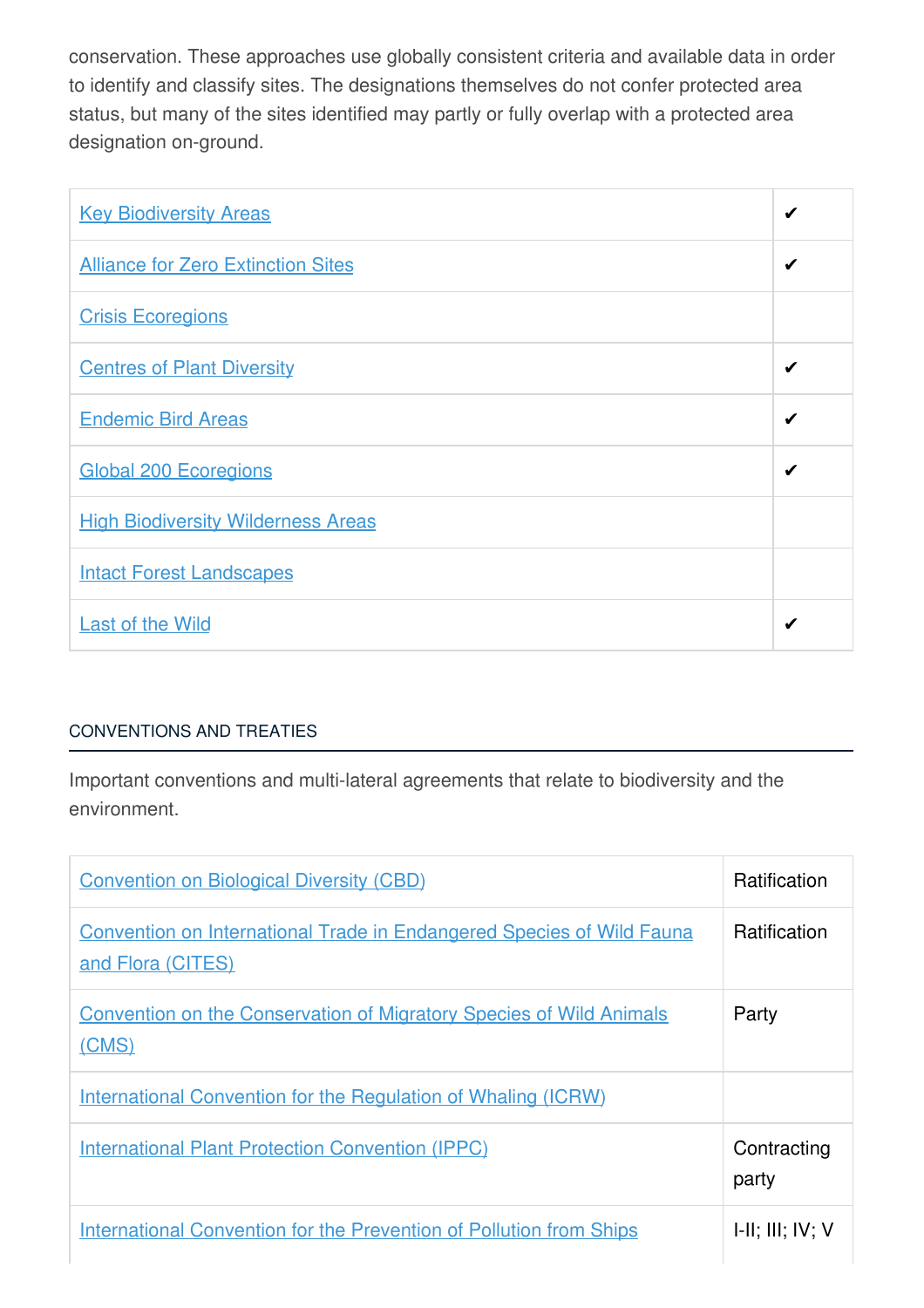| (MARPOL Convention)                                                                               |                     |
|---------------------------------------------------------------------------------------------------|---------------------|
| <b>International Treaty on Plant Genetic Resources for Food and Agriculture</b><br>(Plant Treaty) | Accession           |
| <b>Convention on Wetlands of International Importance (Ramsar Convention)</b>                     | Entry into<br>force |
| United Nations Convention on the Law of the Sea (UNCLOS)                                          | <b>Ratification</b> |
| Chapter XXI 3. Convention on Fishing and Conservation of the Living<br>Resources of the High Seas | Succession          |
| <b>World Heritage Convention</b>                                                                  | Ratification        |
| <b>Antarctic Treaty</b>                                                                           |                     |

#### OTHER [MEMBERSHIP](javascript:void(0))

| <b>Arctic Council</b>               |        |
|-------------------------------------|--------|
| International Maritime Organisation | Member |
| <b>IPBES</b>                        |        |
| <b>IPCC</b>                         | Member |
| <b>OECD</b>                         |        |

# [REFERENCES](javascript:void(0)) & WEBSITE

Links

[InforMEA](https://www.informea.org/en/countries/mu) Mauritius country page